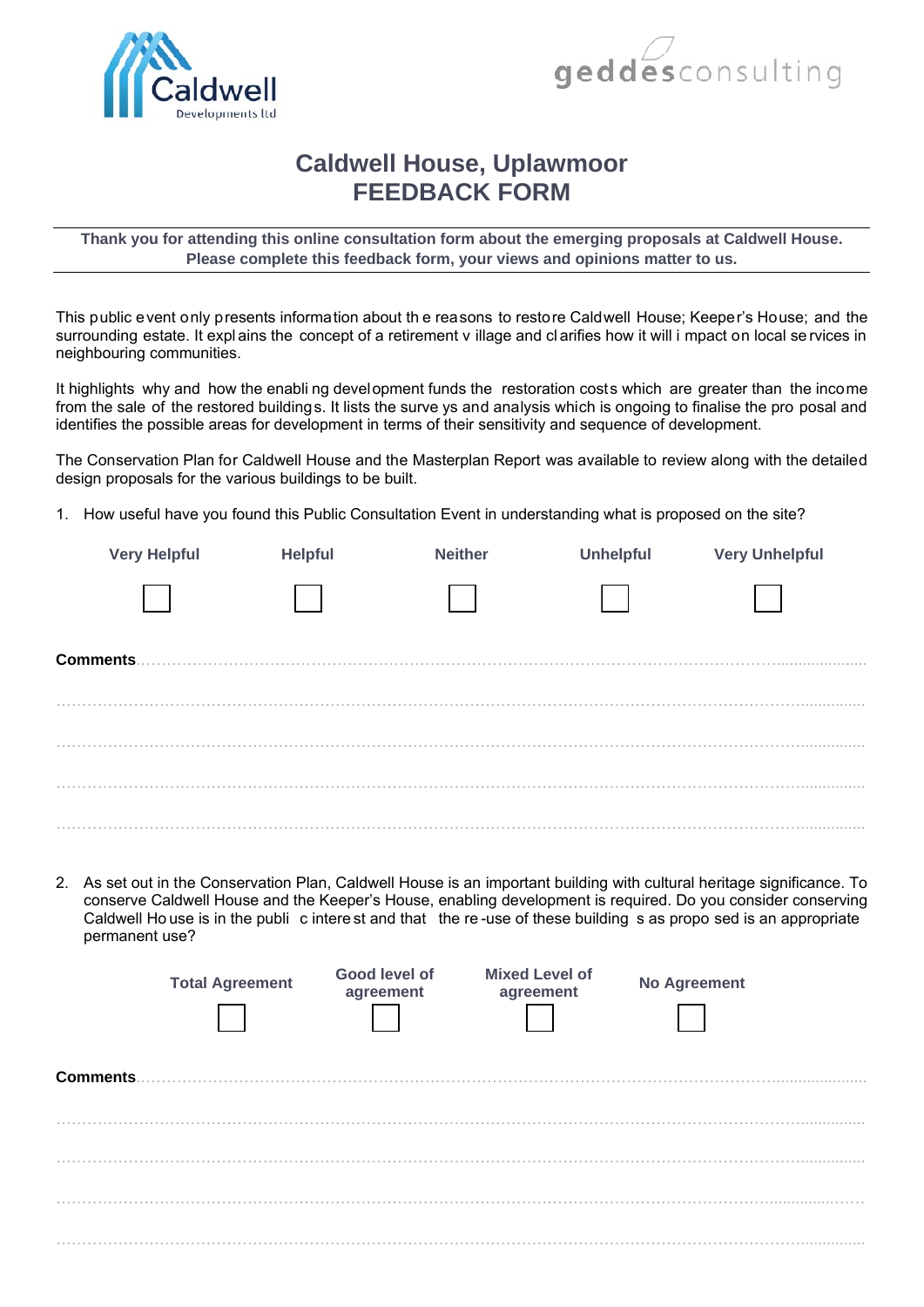Did you find the detailed i nformation explaining the concept of Caldwell V illage as presented in the M asterplan  $3<sub>1</sub>$ Report helpful?

| Comments. |  |
|-----------|--|
|           |  |
|           |  |
|           |  |
|           |  |
|           |  |
|           |  |

What do you think of the propo sals for a retirem ent village as presented? Is there an ything you would change or 4. add?

**Comments................................** 

Caldwell Hou se is lo cated within its o wn lan dscape setting. Do you thin k the I andscaping prop osals and the  $5<sub>1</sub>$ woodland management strategy as presented are appropriate to restore the estate?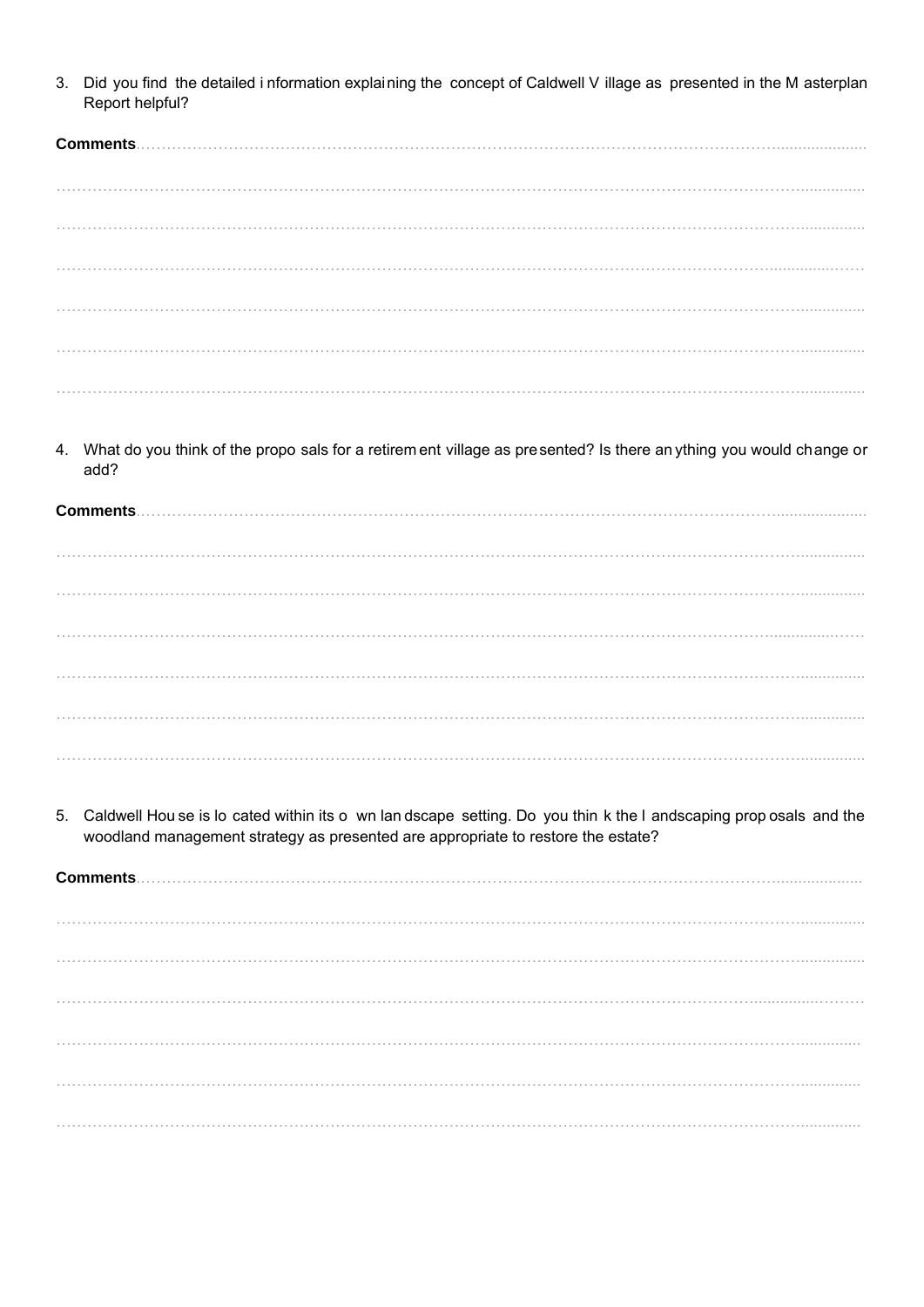6. The Council supports the prin ciple of enablin g development to fund the con servation of the Listed Buildings an d the surrounding estate. Do you agree with this means of funding the conservation?

|                  | <b>Total Agreement</b>                                           | Good level of<br>agreement | <b>Mixed Level of</b><br>agreement | <b>No Agreement</b>                                                                                                                                                                                                                       |  |
|------------------|------------------------------------------------------------------|----------------------------|------------------------------------|-------------------------------------------------------------------------------------------------------------------------------------------------------------------------------------------------------------------------------------------|--|
| Comments         |                                                                  |                            |                                    |                                                                                                                                                                                                                                           |  |
|                  |                                                                  |                            |                                    |                                                                                                                                                                                                                                           |  |
|                  | other matters do you consider need to be examined and addressed? |                            |                                    | 7. What do you think of the proposals for the upgraded access and new infrastructure for the site as presented? What                                                                                                                      |  |
|                  |                                                                  |                            |                                    |                                                                                                                                                                                                                                           |  |
|                  |                                                                  |                            |                                    | 8. An Environmental Impact Assessment (EIA) is currently being undertaken to inform the proposal. This will include<br>assessing impacts on the landscape, woodland, ecology, cultural heritage, traffic, flooding and construction. What |  |
| Comments         | other matters do you consider need to be examined and addressed? |                            |                                    |                                                                                                                                                                                                                                           |  |
|                  |                                                                  |                            |                                    |                                                                                                                                                                                                                                           |  |
| why?             |                                                                  |                            |                                    | 9. Do you wel come the esta blishment of a new retire ment village at Caldwell? Do yo u think Caldwell Village will<br>provide benefits for the surrounding services and amenities in Lugton, Uplawmoor; Nielston and Barrhead? If so,    |  |
| <b>Comments.</b> |                                                                  |                            |                                    |                                                                                                                                                                                                                                           |  |
|                  |                                                                  |                            |                                    |                                                                                                                                                                                                                                           |  |

………………………………………………………………………………………………………………………………...............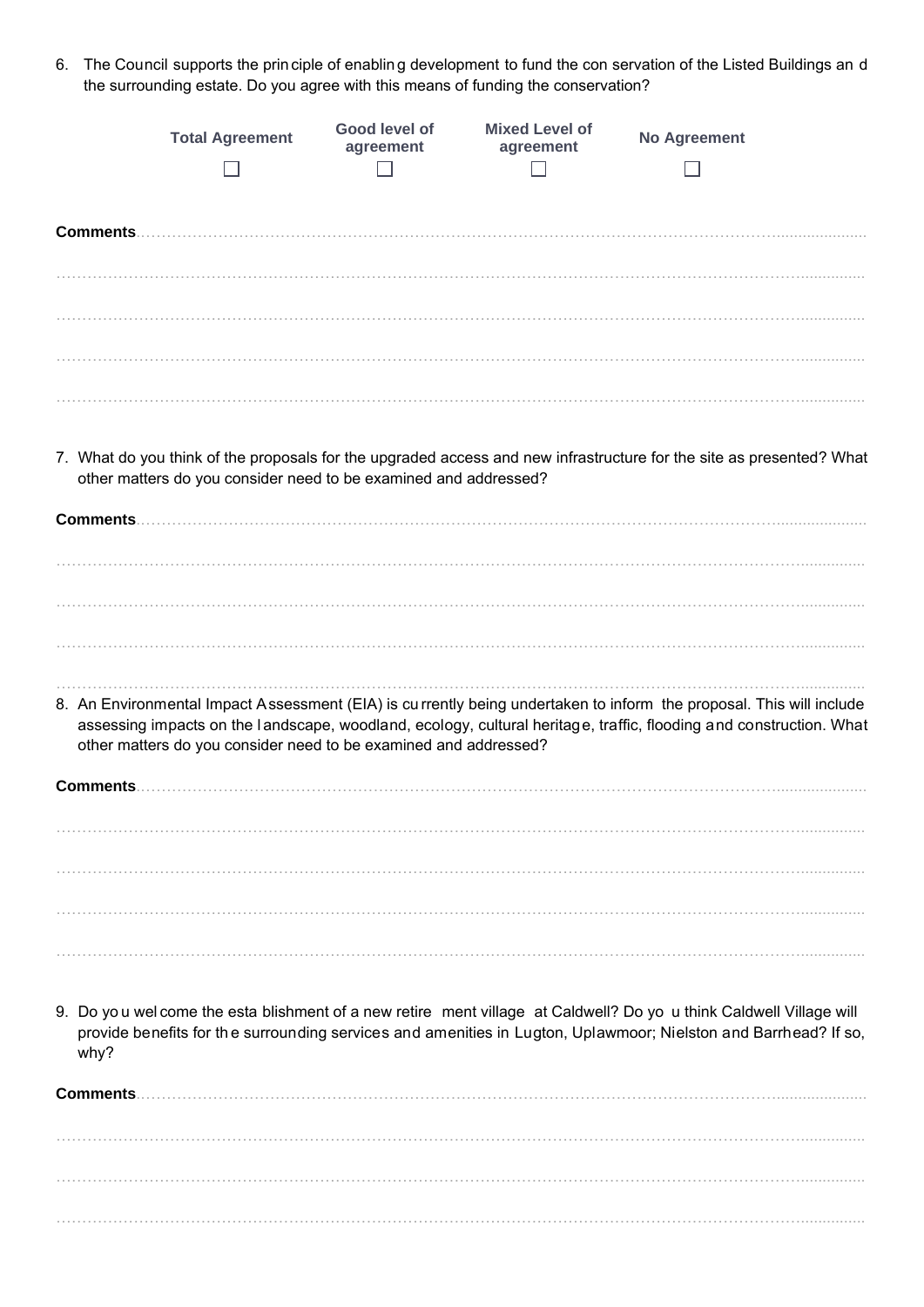10. Please outline what you like or dislike about the emerging proposal. Do yo u have any other comments; requests for further information, or suggestions you would like to make?

| Like |  |  |  |  |  |
|------|--|--|--|--|--|
| .    |  |  |  |  |  |
|      |  |  |  |  |  |
|      |  |  |  |  |  |
|      |  |  |  |  |  |
| .    |  |  |  |  |  |
|      |  |  |  |  |  |

## **Dislike**

| . |  |  |  |
|---|--|--|--|
|   |  |  |  |
| . |  |  |  |
| . |  |  |  |
|   |  |  |  |

## **Suggestions**

| <b>Further Information</b> |  |  |
|----------------------------|--|--|
|                            |  |  |
|                            |  |  |
|                            |  |  |
|                            |  |  |
|                            |  |  |
|                            |  |  |